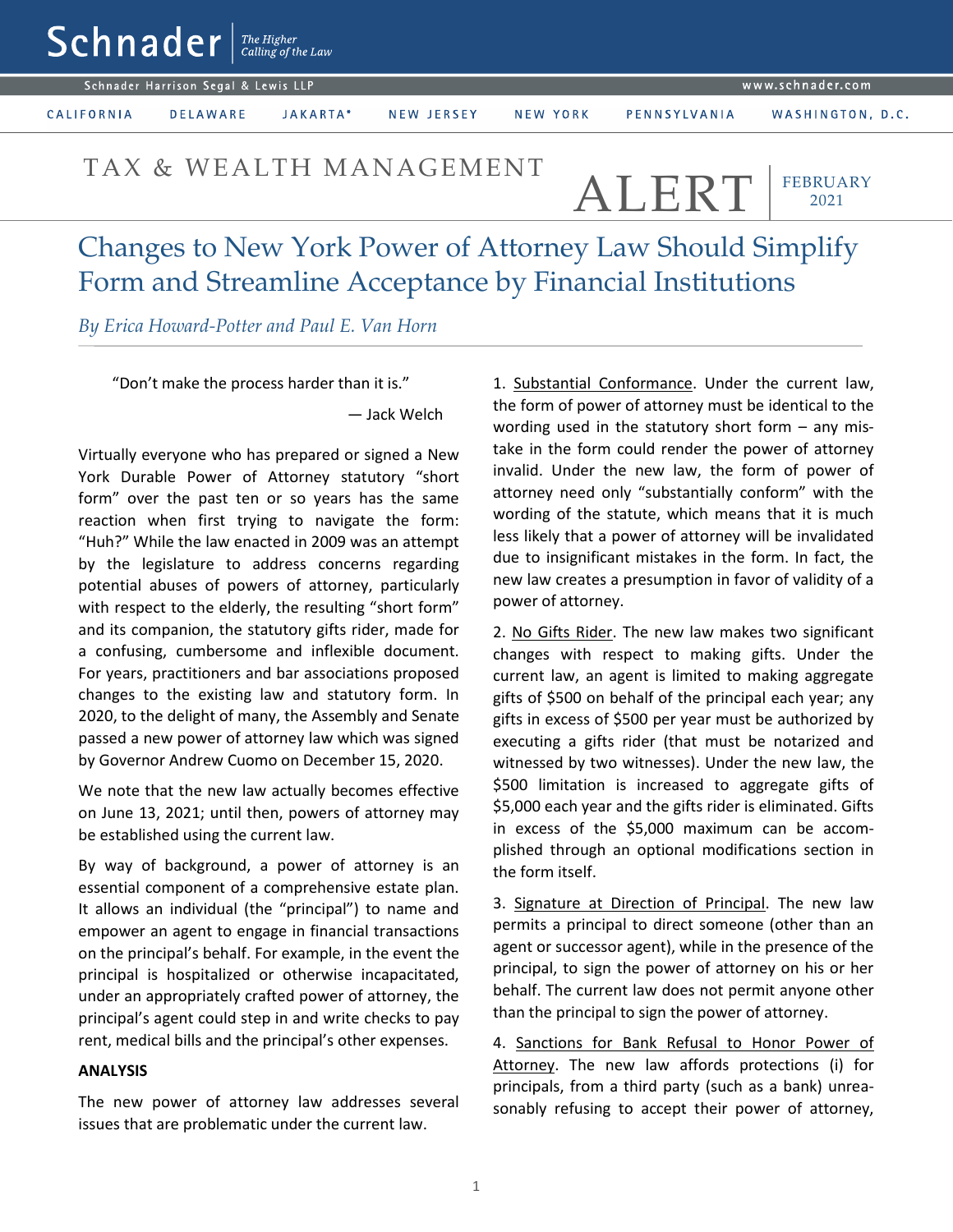and (ii) for third parties, when they rely upon a power of attorney being valid.

Specifically, the new law provides for a period of ten business days within which a third party who is presented with a power of attorney must either honor or reject the form (and, in the case of a rejection, the new law describes what must be included in the required written notification of any such rejection). If the third party refuses to accept the power of attorney, the principal may bring a special proceeding to compel a third party to honor the form. In the event that the court finds that the third party acted unreasonably in refusing to honor the power of attorney, the court is authorized to award damages, including reasonable attorney's fees and costs, to the principal.

This provision was included because, under the current law, banks and financial institutions often require that their own forms (rather than the New York statutory form) be used, and they are able to do so without being penalized for refusing to honor a validly executed statutory form. In addition, the new provision attempts to address the fact that, even within a financial institution, there is generally no consistent policy regarding whether and when a statutory form will be accepted.

The corollary to the protections for the principal is a safe harbor which protects a third party who in good faith accepts a power of attorney as valid. Specifically, if a third party accepts a power of attorney that appears to be validly executed, the third party will not be held liable for relying on the presumption that the power of attorney was, in fact, validly executed.

The above protections were adopted from the Uniform Power of Attorney Law, used in many states.

5. Maintenance of Records. The new law clarifies that the agent is required to maintain records and receipts of all payments and transactions conducted on behalf of the principal.

## **TAKEAWAYS**

The changes to the law as summarized above should eliminate much of the complexity and confusion surrounding the current New York statutory short form power of attorney. The 2009 law had complicated the power of attorney form to such an extent, some attorneys reported that it took more time to go over the power of attorney form with clients than it took to go over their Will. In particular, the elimination of the need for a separate "statutory gifts rider" to authorize large gifts will substantially reduce the complexity and length of the form, and consequently, the time it takes to review and execute the form. Clients who wish to empower their agent to make gifts in excess of \$5,000 may do so by inserting a simple modification to that effect. In addition, it has been a recurring source of frustration that agents, even though equipped with perfectly valid statutory short form powers of attorney, are rebuffed by banks and other third parties who insist on the use of their own form of power of attorney. The new law makes an effort to reduce that frustration by providing a remedy (and potential sanctions) for an unreasonable refusal to honor a valid power of attorney, while offering protection from liability to third parties when they do honor a valid power of attorney.

Time will tell whether these changes will improve the situation. Although the form has been simplified by the new law, because having a valid power of attorney in effect is an essential part of an individual's estate plan, it is advisable to consult with experienced estate planning counsel regarding the creation and execution of a power of attorney consistent with one's overall estate plan.

As stated above, the new law becomes effective on June 13, 2021. It is important to note, however, that the change in law will not impact the validity of an existing power of attorney executed in accordance with the provisions of the current law.  $\blacklozenge$ 

*This summary of legal issues is published for informational purposes only. It does not dispense legal advice or create an attorney-client relationship with those who read it. Readers should obtain professional legal advice before taking any legal action.*

*For more information about Schnader's Tax and Wealth Management Department, or to speak with a member of the firm, please contact:*